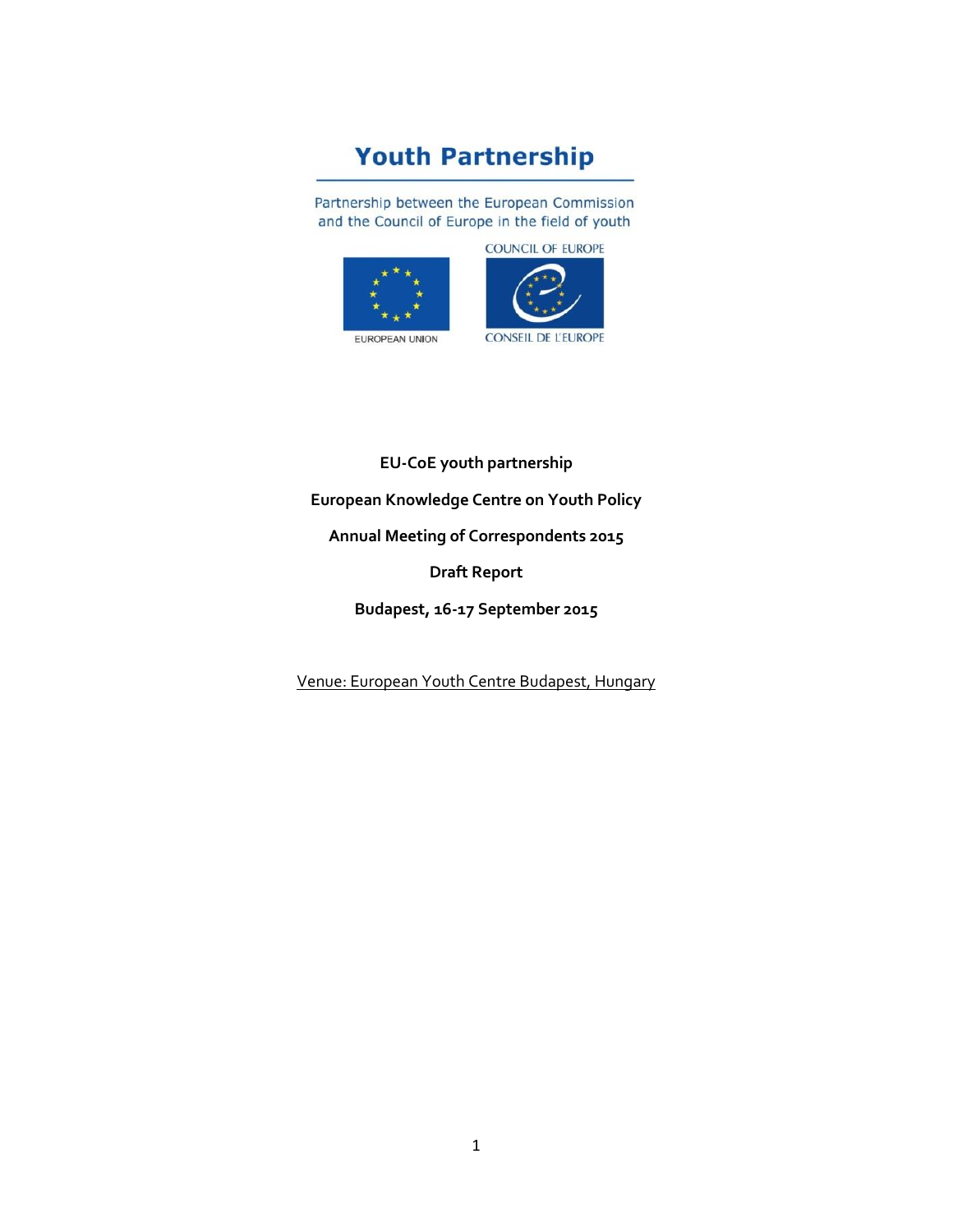# **Programme**

The meeting partially overlapped with the annual meeting of the Pool of European Youth Researchers (PEYR).

| Wed 16/09/15    |                                                                                                                                                                                                                                                                                                                                                                                                                                                                                                                               |
|-----------------|-------------------------------------------------------------------------------------------------------------------------------------------------------------------------------------------------------------------------------------------------------------------------------------------------------------------------------------------------------------------------------------------------------------------------------------------------------------------------------------------------------------------------------|
| 14:30 – 16:00   | Joint Meeting PEYR - EKCYP                                                                                                                                                                                                                                                                                                                                                                                                                                                                                                    |
|                 | - Opening of the joint meeting by the team of the youth partnership;<br>- Introduction by Partner Institutions:<br>Ms Antje Rothemund, Council of Europe;<br>$\circ$<br>Ms Karin Lopatta-Loibl, European Commission.<br>$\circ$<br>- Who's who: presentation of participants;<br>- Update on youth partnership's work plan;<br>- Youth Wiki initiative and interaction with EKCYP;<br>- Synergies and interaction between PEYR and EKCYP;<br>Future activities and possible contributions from EKCYP correspondents and PEYR. |
| $16:00 - 16:30$ | <b>Break</b>                                                                                                                                                                                                                                                                                                                                                                                                                                                                                                                  |
| $16:30 - 18:00$ | - Review of expectations expressed in the previous meeting, Malta 2014;<br>- Pending nominations;<br>- Review of job description for the remainder of the term;                                                                                                                                                                                                                                                                                                                                                               |
| Thu 17/09/15    |                                                                                                                                                                                                                                                                                                                                                                                                                                                                                                                               |
| $9:00 - 10:45$  | - Evaluation of working methods and collaboration with youth partnership team;<br>- Presentation of current features and possible developments;                                                                                                                                                                                                                                                                                                                                                                               |
| $10:45 - 11:15$ | <b>Break</b>                                                                                                                                                                                                                                                                                                                                                                                                                                                                                                                  |
| $11:15 - 13:00$ | - Visibility and impact of EKCYP;<br>- Interaction with Youth Wiki, continued;<br>- Next opportunities of cooperation.                                                                                                                                                                                                                                                                                                                                                                                                        |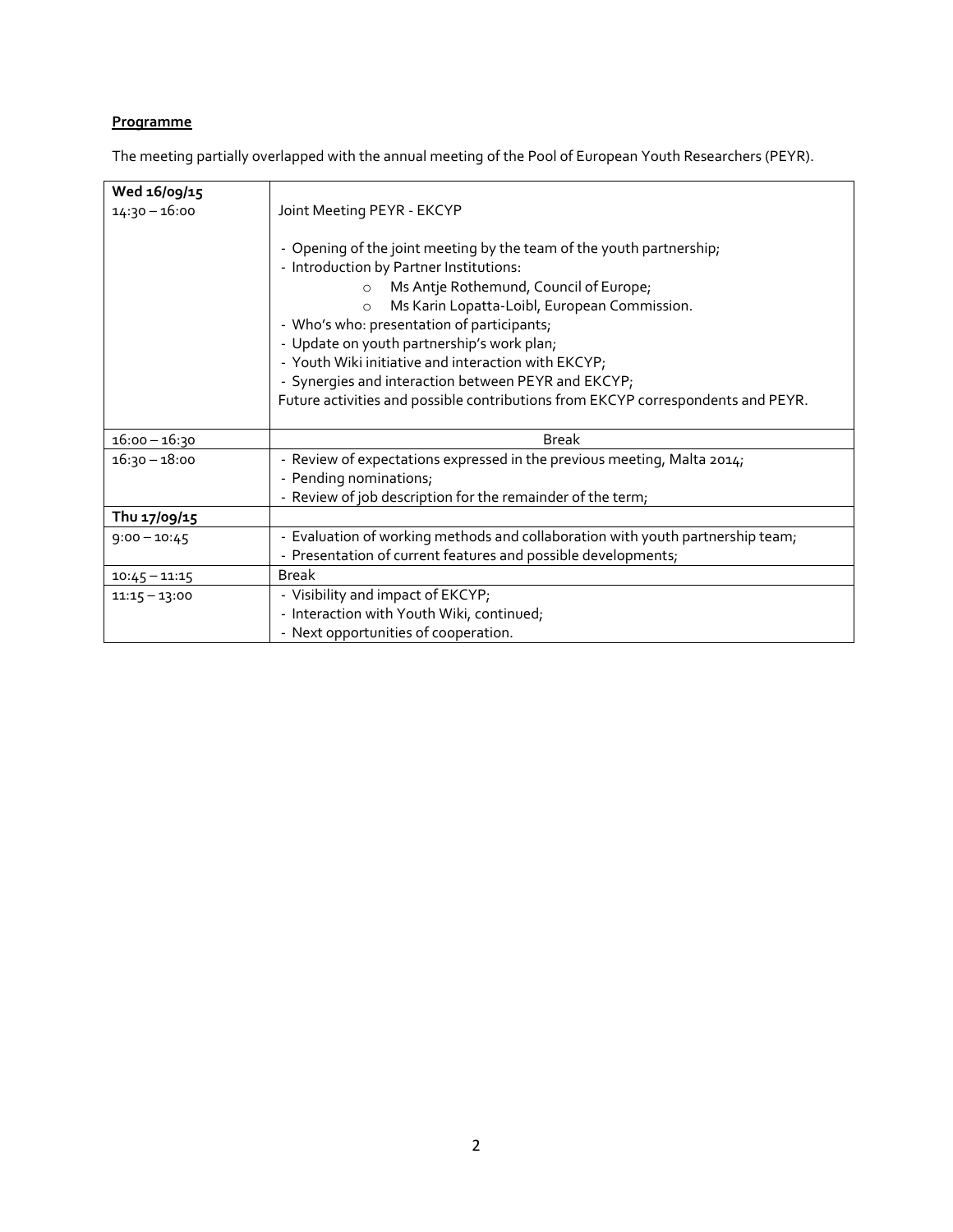## **Agendas**

## PEYR and EKCYP (jointly or separately)

- Opening of the joint meeting by the team of the youth partnership;
- Introduction by Partner Institutions:
	- o Ms Antje Rothemund, Council of Europe;
	- o Ms Karin Lopatta-Loibl, European Commission;
- Who's who: presentation of participants;
- Update on youth partnership's work plan;
- Youth Wiki initiative and interaction with EKCYP;
- Synergies and interaction between PEYR and EKCYP;
- Future activities and possible contributions from correspondents and PEYR members;
- Review of expectations expressed in the previous meeting, Malta 2014, especially in the fields of
	- o Recognition and promotion of youth work;
	- o Participation;
	- o Social inclusion and barriers;
	- o Learning mobility;
	- o Cross-sectorial youth policy;
	- o Peer learning activities;
	- o Visibility and recognition of PEYR and EKCYP
- Evaluation of working methods and collaboration with youth partnership team;
- Review of expectations expressed in the previous meeting, Malta 2014;
- Outlook at future co-operation among PEYR members and with the youth partnership.
- Next opportunities of cooperation.

#### EKCYP only

- Pending nominations;
- Review of job description for the remainder of the term;
- Presentation of current features and possible developments;
- Interaction with Youth Wiki;
- Visibility and impact of EKCYP.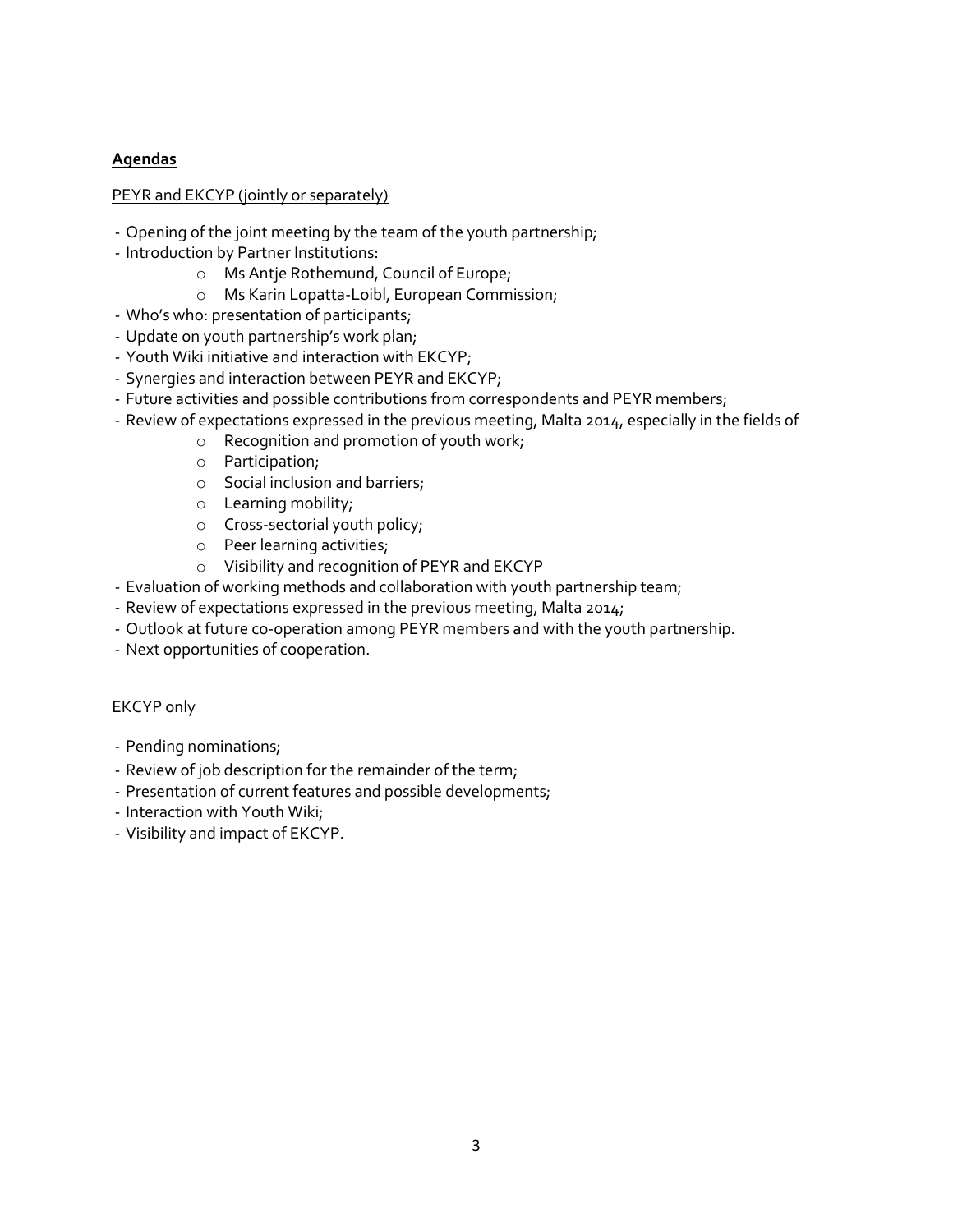## **Participants**

#### **EKCYP Correspondents**

- 1. Mr. David HAYRAPETYAN, Armenia
- 2. Mr Marti TARU, Estonia
- 3. Ms Lihong HUANG , Norway
- 4. Ms Ewa KRZAKLEWSKA, Poland
- 5. Ms Stefania ROTA, Italy
- 6. Mr David HAYRAPETYAN, Armenia
- 7. Mr Vakhtang ASANIDZE, Georgia
- 8. Mr Jasmin JASAREVIC, Bosnia and Herzegovina
- 9. Ms Zdeňka Mašková, Czech Republic
- 10. Ms Susanne KLINZING, Germany
- 11. Ms Szilvia SZOMBATHELYI, Hungary
- 12. Mr Andreas HEINEN , Luxembourg
- 13. Ms Vanja KONTIĆ, Montenegro
- 14. Mr Bruno DEL MAZO DE UNAMUNO, Spain
- 15. Ms Tiina Ekman, Sweden
- 16. Mr Aleksandar KIRKOVSKI, FYROM
- 17. Ms Anna OSTRIKOVA, Ukraine
- 18. Mr Marius ULOZAS, Lithuania
- 19. Ms Lucia GALLIKOVA, Slovakia
- 20. Ms Tulin SENER KILINC, Turkey
- 21. Mr Maurice DEVLIN, Ireland
- 22. Ms Pink HILVERDINK, the Netherlands

#### **Partner Institutions**

(on 16 September only)

- Ms Antje Rothemund, Council of Europe
- Ms Karin Lopatta-Loibl, European Commission

#### **EU-CoE youth partnership**

- 1. Mr Hanjo Schild
- 2. Ms Tanya Basarab
- 3. Ms Viktoria Karpatska
- 4. Mr Davide Capecchi

A complete and updated list of EKCYP correspondents can be found here: http://pip[eu.coe.int/en/web/youth-partnership/-/the-european-knowledge-centre-for-youth-policy-ekcyp](http://pjp-eu.coe.int/en/web/youth-partnership/-/the-european-knowledge-centre-for-youth-policy-ekcyp-correspondents)[correspondents](http://pjp-eu.coe.int/en/web/youth-partnership/-/the-european-knowledge-centre-for-youth-policy-ekcyp-correspondents)

A list of correspondents with contacts can be found here: [http://pjp](http://pjp-eu.coe.int/documents/1017981/1668179/EKCYP+2015.pdf/ab54fd52-ca6f-4dd4-84ac-1ad19778e259)[eu.coe.int/documents/1017981/1668179/EKCYP+2015.pdf/ab54fd52-ca6f-4dd4-84ac-1ad19778e259](http://pjp-eu.coe.int/documents/1017981/1668179/EKCYP+2015.pdf/ab54fd52-ca6f-4dd4-84ac-1ad19778e259)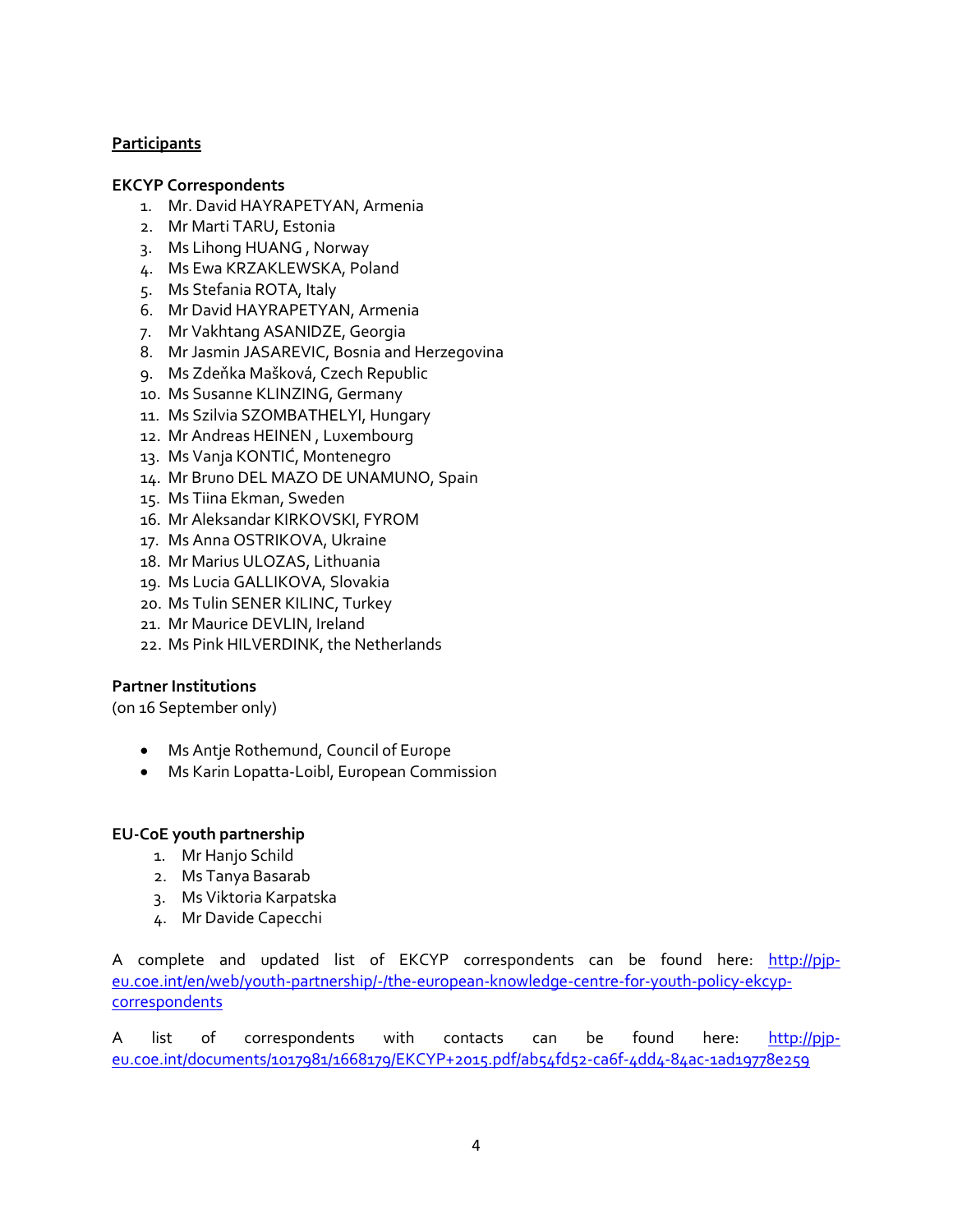#### **Key decisions and follow up**

EKCYP would continue to carry out its work on general country fiches and thematic fiches. The latter would become shorter, more focused and more dynamic. Those correspondents that are involved in the Youth WIKI project will share some guidance on ensuring complementarity of the work. All comments and questions of EKCYP with regards to the Youth WIKI will be passed on by the partnership team to the European Commission.

For the next meeting at the latest, all correspondents will update their country sheets and will come prepared for a discussion on the structure of the country sheets. If no changes occur in terms of policy, the correspondents will inform the team so the date of last review is updated and available online.

The country sheet will provide under 2.1 within the chapter 'Context of national youth policy' some information on youth work, under the new heading 'Context of national youth policy and youth work'. It was also proposed to provide as far as available other relevant information on each country, research results, reports etc. This new information could be included in extended country pages.

The youth partnership team would send out a template for building the profile of the EKCYP correspondents on the country pages (these should be sent back with a photo). It will also inform the Council 0f Europe Steering Committee on Youth (CDEJ) of the main challenges correspondents face in their work, and it will send out official letters on the tasks required from them, addressing some of the challenges members of EKCYP face in their work.

The youth partnership website will be restructured and EKCYP correspondents agreed on trying to reaching out to other researchers, stakeholders and networks in their countries and on sharing relevant research on the country pages.

There was a request to separate the EKCYP meeting from other events and to hold it over 2 days allowing for more content discussion.

The correspondents' online profiles will be updated and enriched.

#### **Proceedings**

The correspondents of the European Knowledge Centre on Youth Policy (EKCYP) met on their annual meeting in the premises of the European Youth Centre Budapest on 16-17 September 2015.

The meeting began by a joint session with the Pool of European Youth Researchers (PEYR), where representatives of both institutions addressed the participants on their priorities and interaction with researchers. The joint meeting was chaired by Davide Capecchi, member of the team of the partnership between the European Commission and the Council of Europe in the field of youth, with support from Hanjo Schild and Tanya Basarab.

## **Updates on the priorities and key developments on youth policy in the Council of Europe and the European Commission (joint session).**

Antje Rothemund presented the priorities of the Council of Europe in the field of youth and reaffirmed strong commitment to the youth partnership with the European Commission.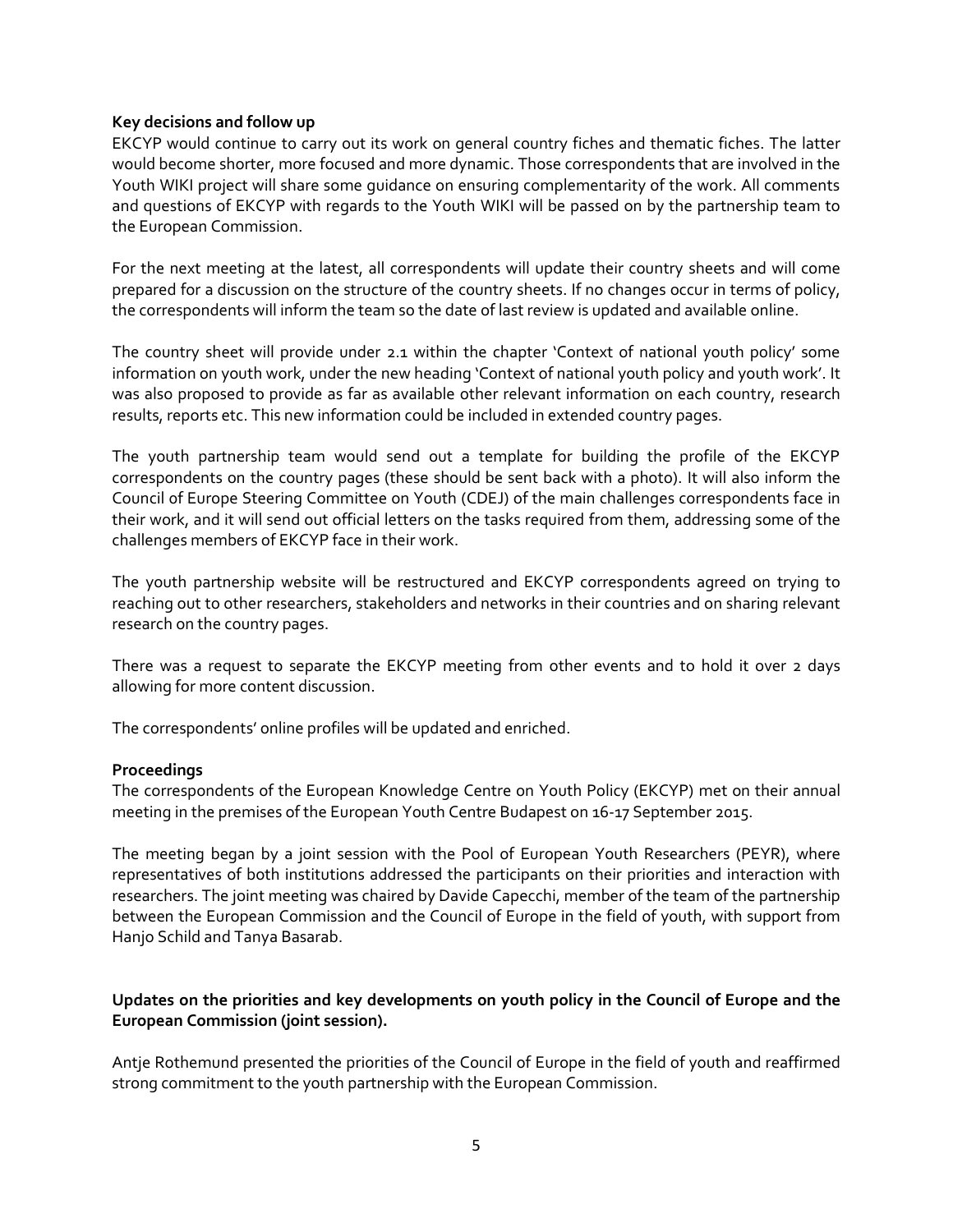She referred to the newly restructured Youth Department, where most research undertaken under the youth policy division is done in the youth partnership through PEYR and EKCYP. CoE is also changing its youth policy review framework to ensure a more agile and dynamic service to Member States. Hence, Youth Department has reviewed its youth policy assistance package, including several measures:

*Rapid response service* (a country working on a special subject asks a quick question/request – for example, seeking a youth law including participative structures… and through the communication there is peer support offered, including good practice or taking it to another level of advisory missions.)

- a. Intending to set up peer to peer coaching system between member states
- b. Youth policy advisory missions (specific requests by a Member State on a national strategy or some other specific request). An expert team would advise the country without the obligation of conducting a review.
- c. Youth policy review an option for those countries seeking such work.

There was a brief discussion of how PEYR and researchers in general can support this new approach of the Council of Europe Youth Department on youth policy.

Ms. Karin Lopatta-Loibl presented updates from the European Commission. She thanked the researchers of PEYR for their contribution to the Seminar in Malta, to the  $2^{nd}$  European Youth Convention and to the Symposium on Youth Participation in a Digitalized World.

Ms. Lopatta-Loibl also presented the new *EU Youth Report 2015*, launched on 15 September, reporting on the 8 priority areas of the EU Youth Strategy. The main message of the report was that more needs to be done for the social inclusion of young people in the EU. The Report includes detailed information on the targets set and is also accompanied by a draft joint report between the European Commission and the Council of the EU and two staff working documents. You can find more details here: [http://ec.europa.eu/youth/policy/implementation/report\\_en.htm](http://ec.europa.eu/youth/policy/implementation/report_en.htm)

## **Presentation of the YOUTH WIKI Tool of the European Commission and discussion in EKCYP on complementarity**

Ms. Lopatta-Loibl made a short update on the YOUTH WIKI Tool that the European Commission is launching. The person in charge of the tool in the Youth Unit is Mr. Joachim Fronia.

The YOUTH WIKI Tool is an online comprehensive tool that will be regularly updated with information about youth policies and the situation of young people in different countries in Europe. The aim is to produce comparable information by EU Member States and by theme. The tool should improve knowledge and evidence supporting policy development. It would support youth policy activities in the 8 specific areas of the EU Youth Strategy – it should be simple and include information for the EU Youth report. It should give a general overview of youth policies in different Member States – its structure to be discussed between the Managing Agency and the YOUTH WIKI correspondents in the different countries. The European Commission is to make a proposal and partners to decide on the content.

The YOUTH WIKI Tool should include a description of the policy framework, organization and funding of activities, main actors, specific initiatives, main indicators covering the 8 specific areas of the EU Youth Strategy. Participants in the YOUTH WIKI Tool are programme countries of the youth chapter of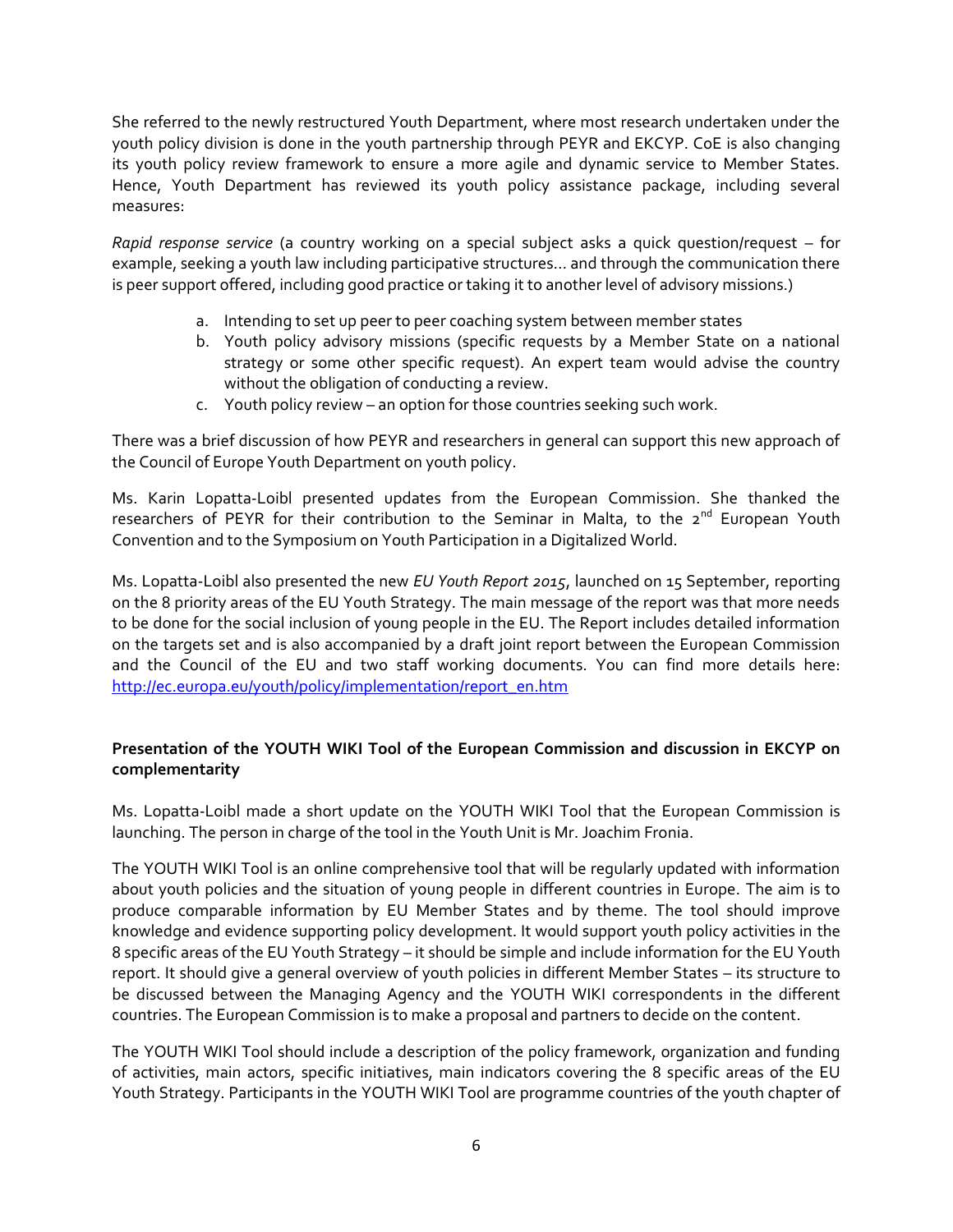Erasmus+ Programme, including 28 EU Member States + Iceland, Liechtenstein, Norway, FYROM and Turkey. Erasmus partner countries could be involved at a later stage. EACEA should be managing the implementation of the YOUTH WIKI implementation and maintenance. It is aimed to be a model tool to support the work of all those concerned. Budget: Euro 555 000 – 650.000 envisaged for 2016. YOUTH WIKI started in early 2015 and it is foreseen that the first two chapters would be completed by the end of April 2016 while information uploaded before would be updated at the same time.

State of play: A Concept Paper was produced by the EC. 25 of 33 participating countries nominated correspondents so far. A restricted call was sent out to nominated correspondents. EACEA is developing a guide for the content. Chapters 1+2 – general overview on policy situation in different countries and voluntary activities are aimed to be finished by the end of April 2016 and a public launch is intended for early 2016. A web platform is being developed by EACEA – EC informing regularly the Youth Working Party of EU, Erasmus+ Programming Committee and EURYDICE Network which set up something similar in the field of education.

#### **Discussions and main conclusions around YOUTH WIKI and EKCYP work complementarity**

After a round of questions for clarification and discussions, EKCYP members agreed that while the Knowledge Centre had put its work on hold for a while trying to understand more how it could interact with the YOUTH WIKI tool, it would now carry its work along the objectives that it has had until now. Hence EKCYP would continue to work on providing updated country sheets on youth policy as well as thematic sheets. Once YOUTH WIKI is up and more information is known on its structure, EKCYP would reflect on how to continue to be complementary. It was also agreed that while EKCYP is a voluntary activity, researchers are very committed to their work and to the team spirit and the contribution that has been built. The researchers that might be appointed both as country correspondents of YOUTH WIKI and in EKCYP would try to give some guidance on how the work can be continued in both initiatives and the next meeting would assess again this question.

The youth partnership team has developed and sent a proposal to the European Commission on the place of EKCYP in this new framework, also based on the ideas put forward by EKCYP members. These opinions will be taken into account in the bilateral institutional discussions regarding the work programme for 2016 and beyond.

#### **Presentation of the work programme 2015 and activities planned for 2016**

Davide Capecchi went through the work programme of the Partnership 2015 and reported on the activities planned and carried out.

## **Revamping the website of the partnership and the place of EKCYP**

Davide Capecchi presented the proposal for restructuring the website of the youth partnership. There was a brief exchange with the correspondents on how the EKCYP will look on the new website.

#### **Strategic discussion on the future of EKCYP**

Davide Capecchi shared with the participants a proposal from the youth partnership team to rename EKCYP into European Knowledge Centre on Youth (EKCY. This was argued to be more relevant for all the work of EKCYP and PEYR, highlighting also the work done during the European Youth Work Conventions, thematic research and sheets on the general situation of young people. Correspondents had mixed opinions on the opportunity of the name change, whereas there was consensus on that a new name would communicate a new start. This discussion gave a chance to the correspondents to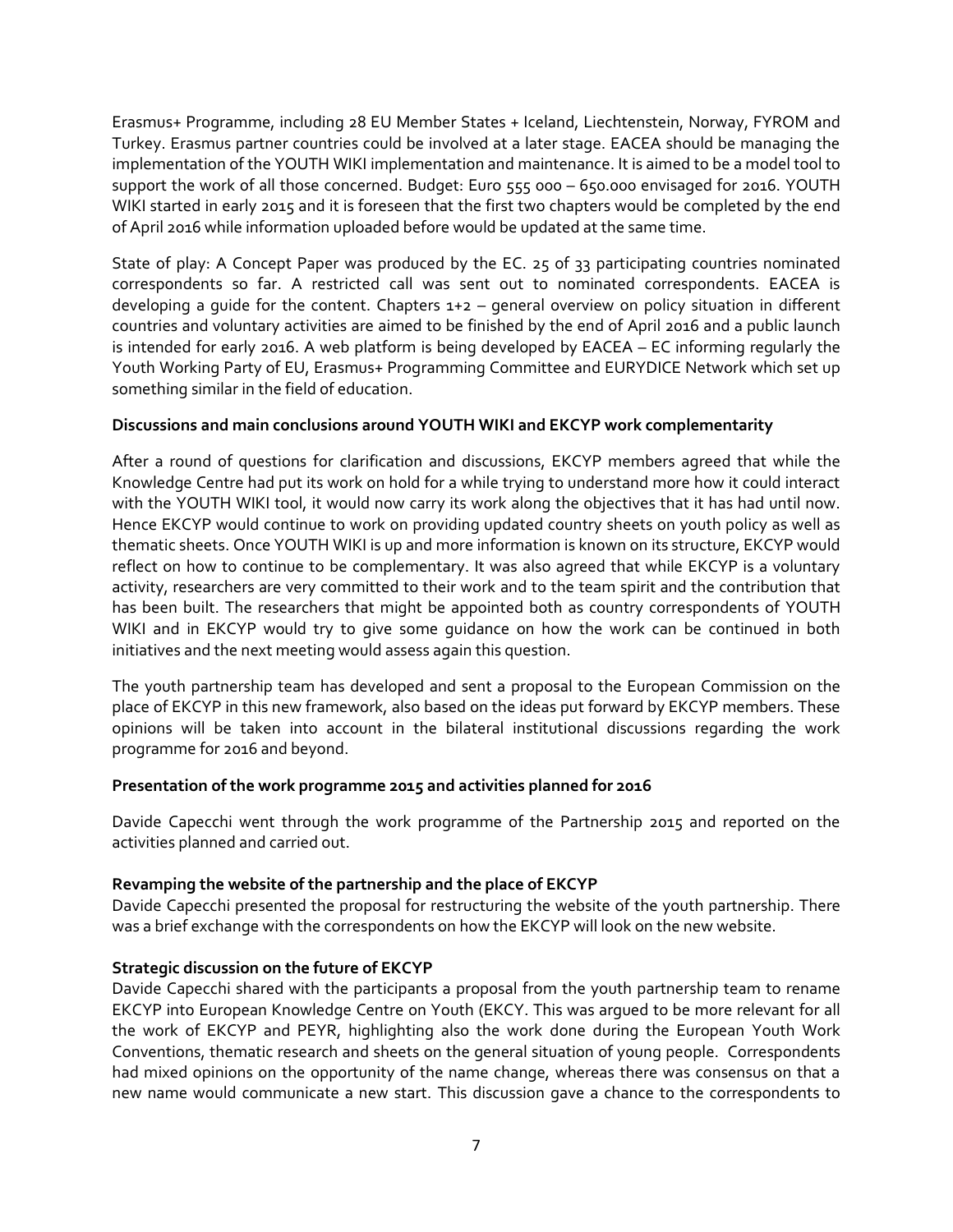reflect more strategically on the development of EKCYP. There were opinions that EKCYP has developed a lot of knowledge and that all research and youth work is part of policy, therefore dropping the name could also mean losing part of that. The youth partnership team will take all the points made during the discussion forward to the meeting between the two institutions on next year's work programme.

It was also agreed that EKCYP correspondents would continue to update the full sheets and would also contribute to shorter and more focused thematic surveys. In addition, EKCYP correspondents suggested that there might be youth research that could be shared on the website and this should go on the country page, including in the languages spoken in the country. EKCYP correspondents are also aware that they could help connect other researchers in their countries to the work of the Knowledge Centre, hence making it a two-way communication and more proactive.

## **Working methods, challenges and solutions**

EKCYP correspondents shared the main challenges they face in providing general country sheets updates and specific thematic ones. One challenge, for some of the network members, was related to validation by the ministry of the information provided. There was also good practice shared. Other challenges referred to unpaid work by externally appointed correspondents or to the question on whether to resubmit a sheet if no changes happen in the country with regards to youth policy.

On these issues, it was agreed that the youth partnership will draft and send out updated nomination letters to the Governments, through the respective CDEJ members, which would address some of these questions. The letters would specify the tasks of the correspondents, and they would also encourage member states that do not pay them to offer some financial compensation for their contribution. If no policy changes occur during a specific year, then correspondents would submit the sheets with a new date or inform the youth partnership team to change the date so the sheets are accurate and revisited. Finally, the youth partnership team would also bring this discussion up in the CDEJ meetings.

There was also an attempt to look through the structure of the country sheets and to identify whether some requirements are redundant or any information was missing. Correspondents suggested adding a section on youth work as that is a big focus of the youth partnership. It was agreed that ahead of next year's meeting of EKCYP, correspondents would update the country sheets and they would then come to the meeting having had a refreshing look at their structure. This structure would be revised in the next year's meeting.

#### **Communication and outreach**

There was a brief discussion on communication and outreach of the work of the Knowledge Centre and the resources available. The changes to the website should already help with this objective. If the idea of developing a European MA in Youth Work materializes, this will also help reach out to universities and encouraging them to refer to the Knowledge Centre.

There was a proposal to create EKCYP correspondents' profiles according to the model of PEYR members to ensure more clear country reference. This would then be updated regularly and be visible also on the country page.

EKCYP correspondents wished to be updated more regularly on the ongoing activities of the youth partnership.